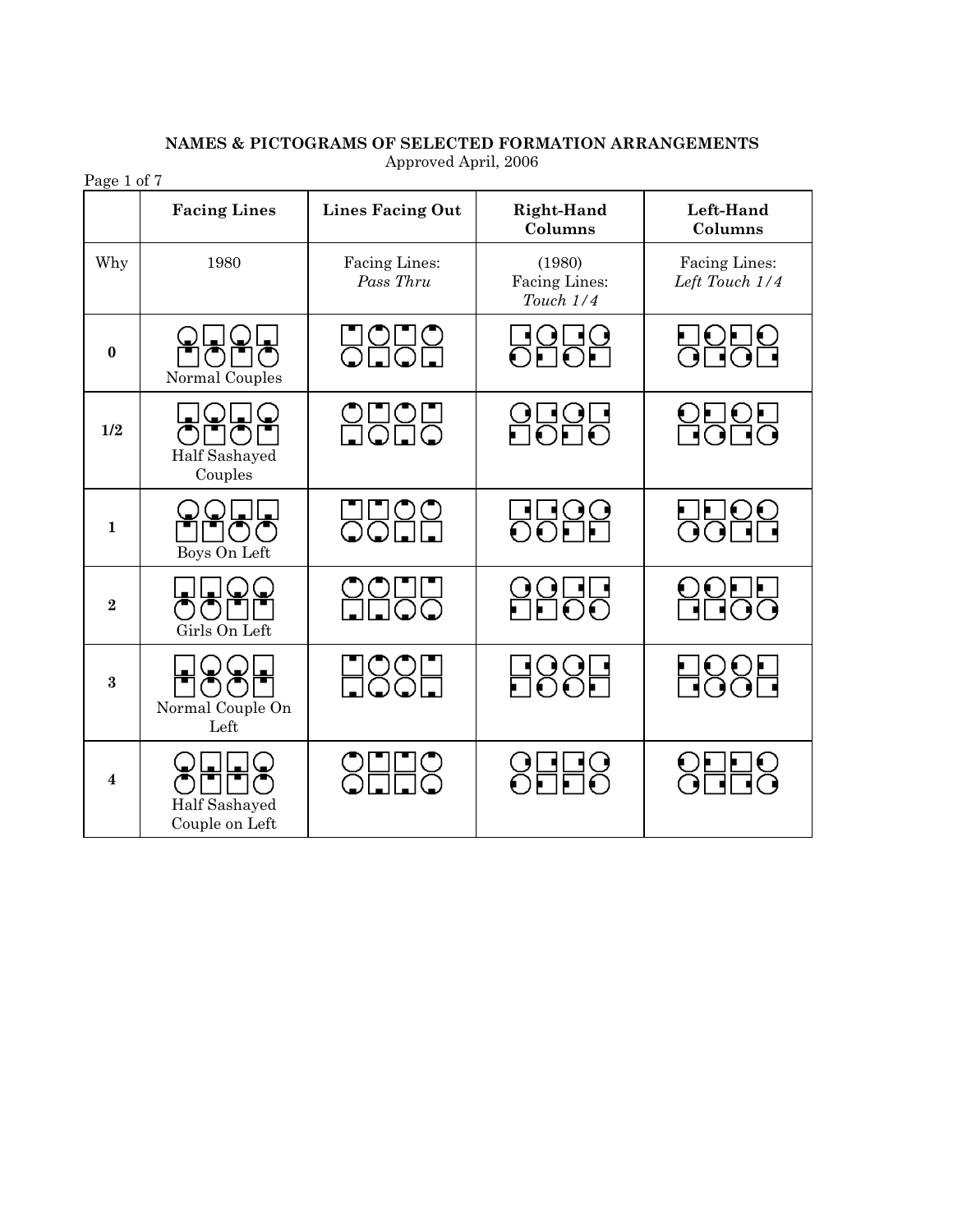# **NAMES & PICTOGRAMS OF SELECTED FORMATION ARRANGEMENTS** Approved April, 2006

Page 2 of 7

|                                                                          | <b>Eight Chain</b><br>Thru | <b>Trade By</b>     | <b>Double Pass</b><br>Thru | Completed<br><b>Double Pass</b><br>Thru |
|--------------------------------------------------------------------------|----------------------------|---------------------|----------------------------|-----------------------------------------|
| Why                                                                      | 1980                       | 1980                | 1980                       | 1980                                    |
| $\bf{0}$<br><b>Normal</b><br>Couples                                     | <b>UOGO</b>                | 856<br>295          | 5522<br>5522               |                                         |
| 1/2<br><b>Half Sashayed</b><br>Couples                                   | 8585<br>8565               | <b>DODO</b><br>OLOL | $\underbrace{00}{000}$     | 556<br>200                              |
| $\mathbf{1}$<br><b>Boys Outside</b>                                      | H88H                       | 8886<br>2886        | <b>H885</b>                | <b>2001</b><br>2001                     |
| $\overline{2}$<br><b>Girls Outside</b>                                   | 8HH8                       | <b>8888</b>         | 8888                       | 888                                     |
| $\bf{3}$<br><b>Normal Couple</b><br>Outside                              | 8955<br>2995               | 8855                | <b>BODO</b><br>2000        | <b>OLIUL</b><br>LIOLIC                  |
| $\overline{\mathbf{4}}$<br><b>Half Sashayed</b><br><b>Couple Outside</b> |                            |                     | 8585<br>2625               |                                         |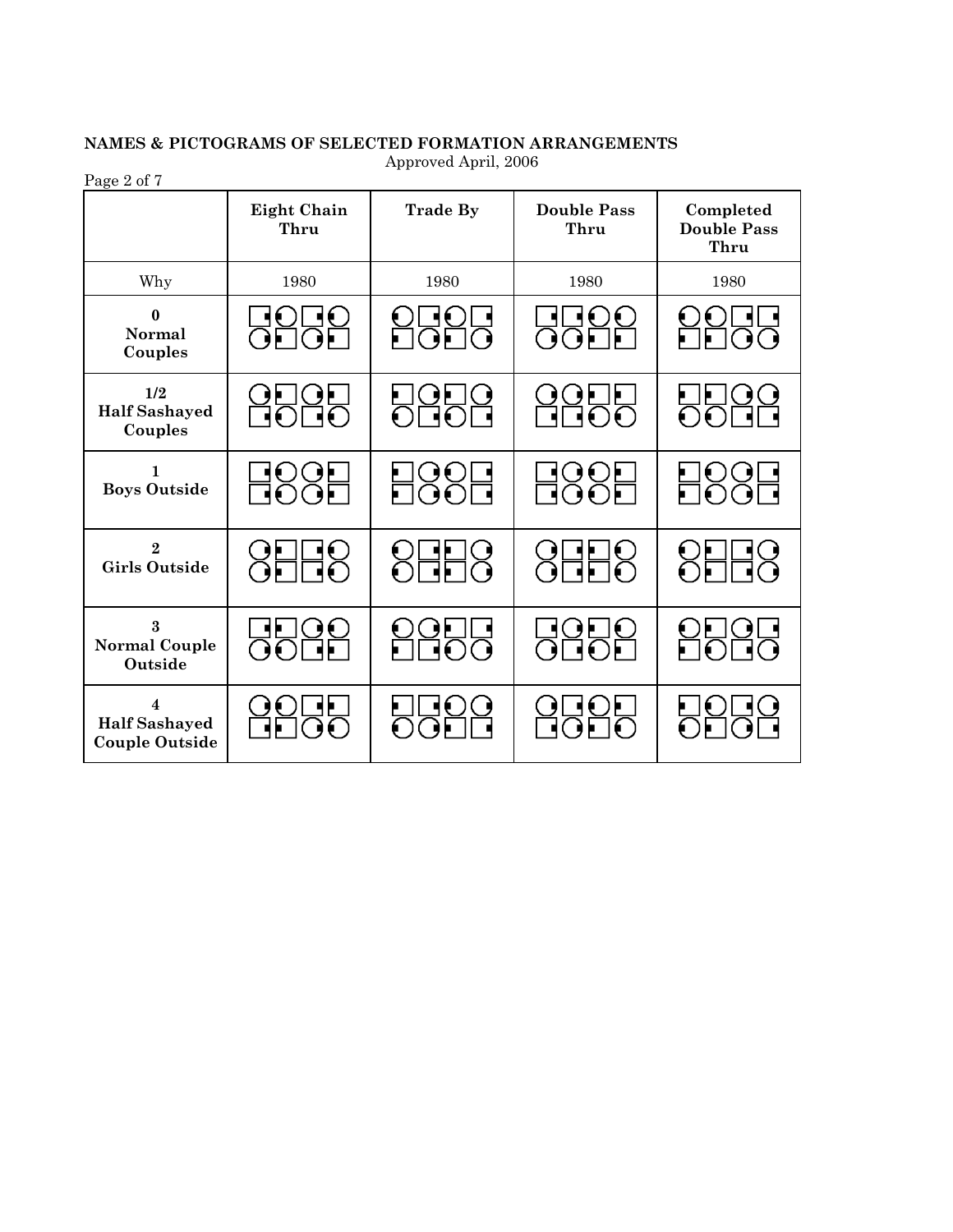# **NAMES & PICTOGRAMS OF SELECTED FORMATION ARRANGEMENTS** Approved April, 2006

| Page 3 of 7             |                                              |                                                  |                                                  |                                                              |                                                            |
|-------------------------|----------------------------------------------|--------------------------------------------------|--------------------------------------------------|--------------------------------------------------------------|------------------------------------------------------------|
|                         | Eight<br>Chain<br>Thru<br>(for<br>reference) | Parallel<br>Right-Hand<br>Waves                  | Parallel<br>Left-Hand<br>Waves                   | Parallel<br><b>Right-Hand</b><br><b>Two-Faced</b><br>Lines   | Parallel<br>Left-Hand<br><b>Two-Faced</b><br><b>Lines</b>  |
| Why                     |                                              | (1980)<br>Eight Chain<br>Thru:<br>Step to a Wave | Eight Chain<br>Thru:<br>Step to $a$<br>Left Wave | (1980)<br>Eight Chain<br>Thru:<br>Swing Thru,<br>Centers Run | Eight Chain<br>Thru:<br>Left Swing<br>Thru,<br>Centers Run |
| $\bf{0}$                | Normal<br>Couples                            |                                                  |                                                  |                                                              |                                                            |
| 1/2                     | Half<br>Sashayed<br>Couples                  | $S$ $F$ $F$ $S$                                  | 885<br>2001                                      |                                                              | <u>HO</u>                                                  |
| $\mathbf{1}$            | <b>Boys</b><br>Outside,<br>Girls Inside      | LICLI<br>Iomo                                    | <b>RANG</b>                                      | ∪<br>あお                                                      | <u>ada</u>                                                 |
| $\overline{2}$          | Girls<br>Outside,<br><b>Boys Inside</b>      | 0000<br>0000                                     | 8989<br>2020                                     |                                                              | <u>LILIO</u><br>QOLI                                       |
| $\bf{3}$                | Normal<br>Couples<br>Outside                 | 1(                                               | $Q_{\mathbf{k}}$<br>$\frac{001}{100}$            | $\cap$                                                       | <b>UOU</b>                                                 |
| $\overline{\mathbf{4}}$ | Half<br>Sashayed<br>Couples<br>Outside       | ŌŌŇ                                              | ŌŌĎ                                              | ৗত⊡়                                                         | ŪŌI                                                        |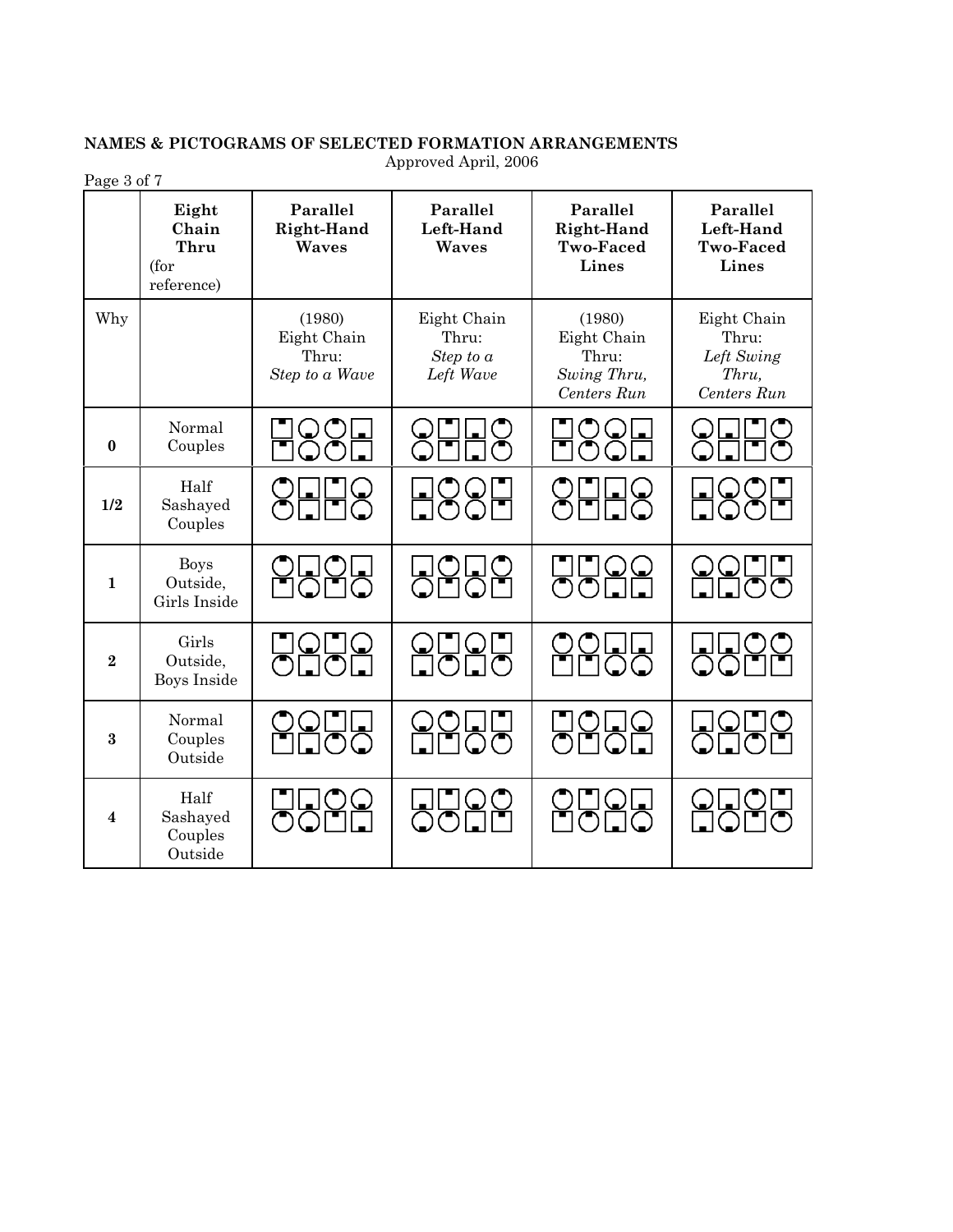#### **Right-Hand Left-Hand Right-Hand Left-Hand 3/4 Tag 1/4 Tag 1/4 Tag 3/4 Tag** Why | Double Pass Thru: Double Pass Thru: Trade By: Trade By: *Centers Step to a Centers Step to a Centers Step to a Centers Step to a Wave* (1980) *Left Wave Wave Left Wave* **0 1**  $\overline{\phantom{a}}$ ဌ  $\overline{\textbf{S}}$  $\overline{\text{C}}$  **1/2** 5 <u>)</u><br>-<u>ال</u> ı E  $\frac{1}{\sqrt{2}}$ T  $\frac{1}{2}$  $\frac{1}{1}$  <sup>2</sup> Q 8  $\begin{matrix} 0 \\ 0 \end{matrix}$ 8  $\overline{\textbf{d}}$ **<sup>3</sup>** <u>ု</u> ┙┙ ı ı **4** 5 <u>9</u> ╣

### **NAMES & PICTOGRAMS OF SELECTED FORMATION ARRANGEMENTS** Approved April, 2006

Page 4 of 7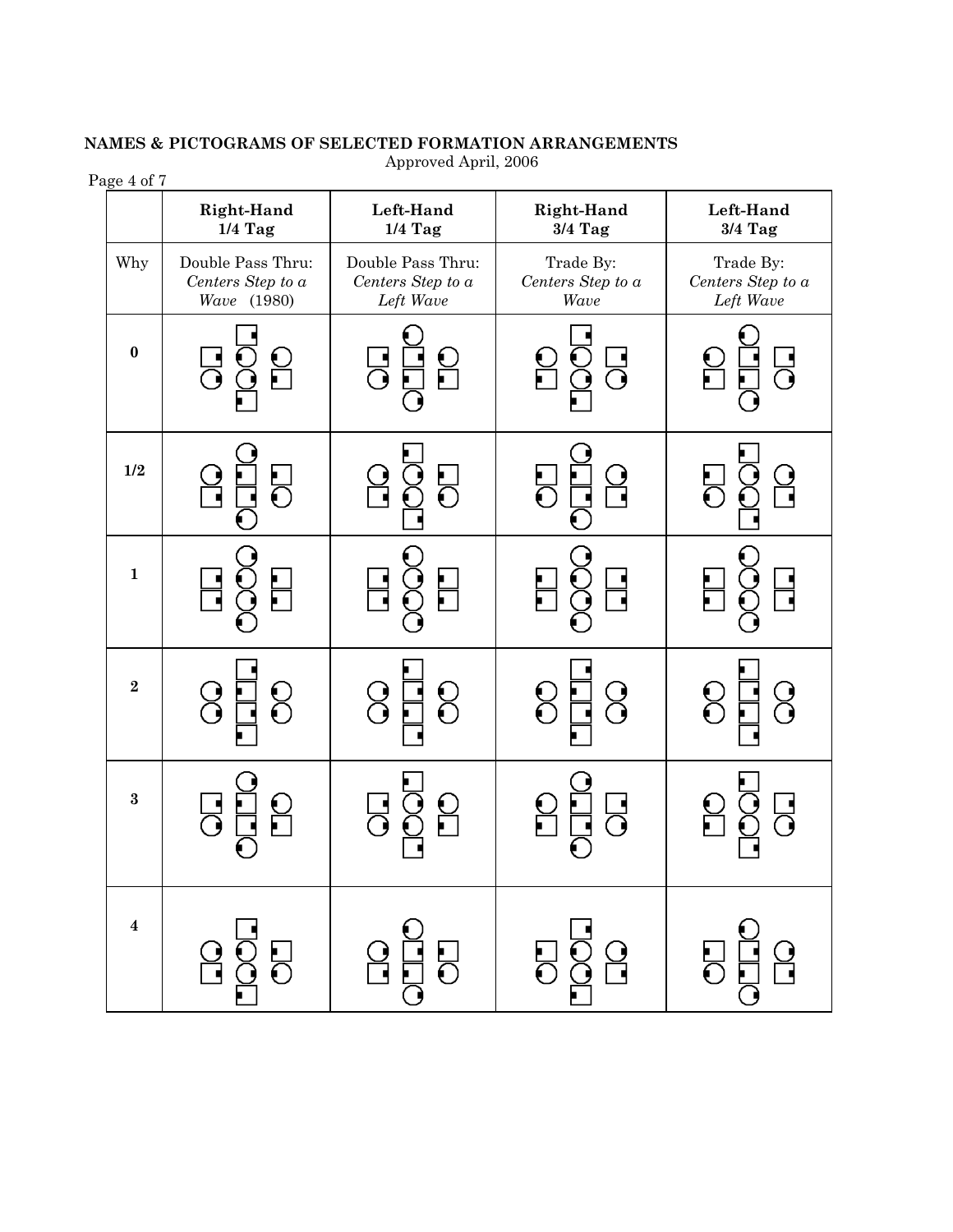| Page 5 of 7      |                                                                                                                          |                                                          |                                                                            |                                                                                             |
|------------------|--------------------------------------------------------------------------------------------------------------------------|----------------------------------------------------------|----------------------------------------------------------------------------|---------------------------------------------------------------------------------------------|
|                  | Right-Hand<br><b>Diamonds</b>                                                                                            | Left-Hand<br><b>Diamonds</b>                             | Right-Hand<br>Hourglass                                                    | Left-Hand<br><b>Hourglass</b>                                                               |
| Why              | (1980)<br>Parallel R-H<br>Two-Faced Lines:<br>Centers Hinge                                                              | Parallel L-H<br>Two-Faced Lines:<br><b>Centers Hinge</b> | Parallel R-H<br>Two-Faced Lines:<br>Centers Half<br>Circulate              | Parallel L-H<br>Two-Faced Lines:<br>Centers Half<br>Circulate                               |
| $\bf{0}$         |                                                                                                                          |                                                          | $\subset$<br>$\bigcirc$<br>$\blacksquare$                                  | $\Theta$<br>$\Box$<br>0<br>. .                                                              |
| 1/2              |                                                                                                                          |                                                          | <b>Q</b><br>⋰<br>$\mathsf{L}$<br>$\mathbf{r}$<br>$\bigodot$<br>O           | Ų<br>$\bigtriangledown$                                                                     |
| $\mathbf{1}$     |                                                                                                                          |                                                          | ( )<br>$\Box$<br>$\Box$<br>$\bigodot$<br>F                                 | €<br>$\overline{\phantom{a}}$<br>€                                                          |
| $\bf 2$          |                                                                                                                          |                                                          | O<br>پ<br>$\mathbf{C}$                                                     | $\blacksquare$                                                                              |
| $\bf{3}$         | $\begin{array}{c} {\mathcal O} & {\mathcal O} \\ {\mathcal O} & {\mathcal O} \\ {\mathcal O} & {\mathcal O} \end{array}$ | $\begin{matrix} 0 \\ 0 \\ 0 \end{matrix}$                | $\Box$<br>$\bigcirc$<br>$\bigcirc$                                         | $\begin{bmatrix} 0 \\ 0 \\ -0 \end{bmatrix}$<br>$\Box$<br>П<br>$\underline{\textcircled{}}$ |
| $\boldsymbol{4}$ | $\frac{\Box}{\rm{O}}$                                                                                                    | $\bigcirc$                                               | $\frac{10}{100}$<br>$\frac{10}{100}$<br>$\Box$<br>$\overline{\phantom{a}}$ | $\overline{O}$<br>$\Box$<br>$\ddot{\odot}$<br>$\mathbf{\mathbb{Q}}$                         |

# **NAMES & PICTOGRAMS OF SELECTED FORMATION ARRANGEMENTS**

Approved April, 2006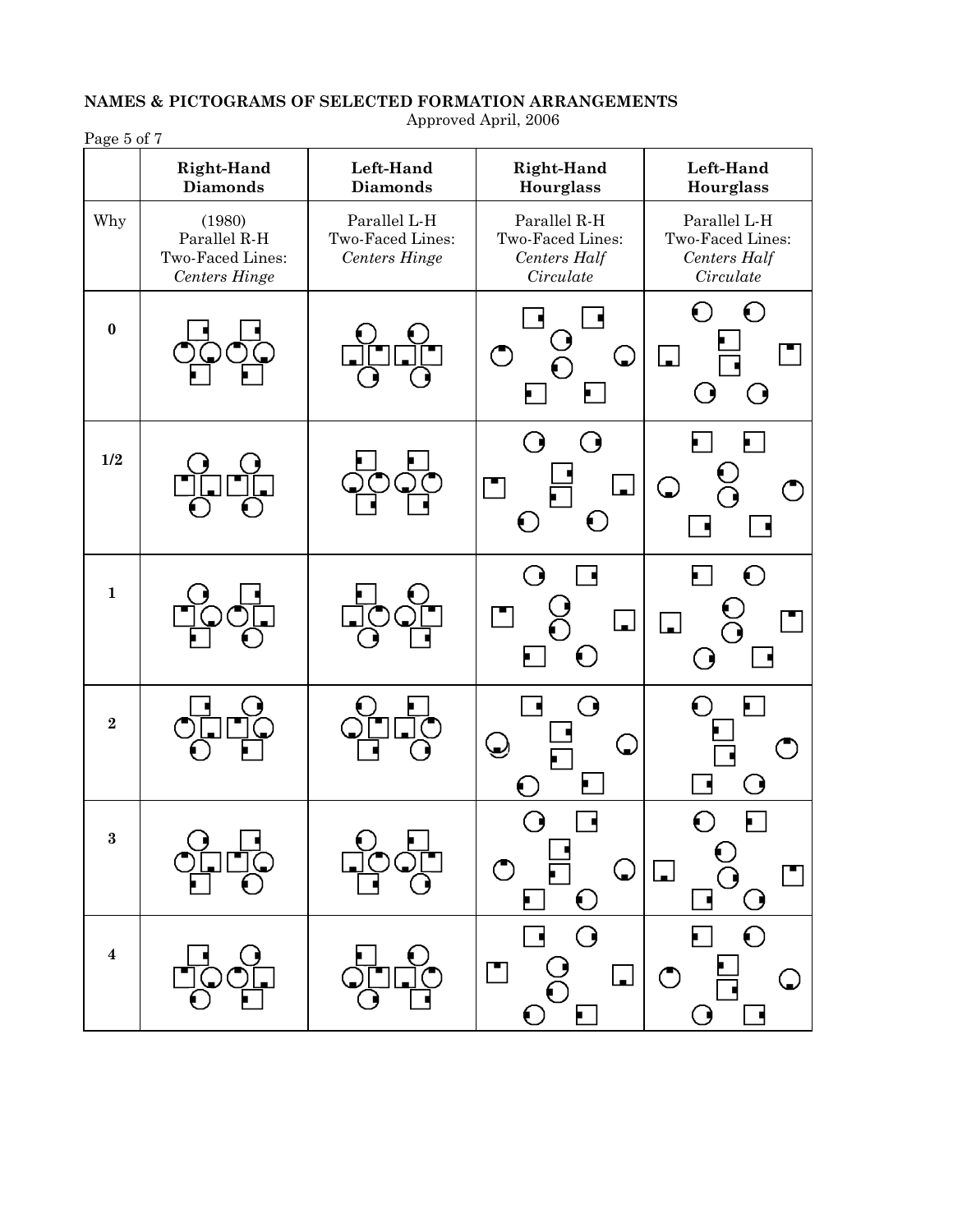# **NAMES & PICTOGRAMS OF SELECTED FORMATION ARRANGEMENTS**

Approved April, 2006

| Page 6 of 7    |                              |                                                                            |  |  |
|----------------|------------------------------|----------------------------------------------------------------------------|--|--|
|                | <b>Right-Hand Tidal Wave</b> | Left-Hand Tidal Wave                                                       |  |  |
| Why            | Facing Lines: Step to a Wave | Facing Lines: Step to a Left-Hand Wave                                     |  |  |
| $\bf{0}$       | HOOHHOOH                     | ONNOONNO                                                                   |  |  |
| 1/2            | ONNOONNO                     | $\blacksquare \lozenge \lozenge \square \square \lozenge \lozenge \square$ |  |  |
|                | HOHOOHOH                     | ONONNONO                                                                   |  |  |
| $\overline{2}$ | ONONNONO                     | $\Box$ o $\Box$ o $\Box$ o $\Box$                                          |  |  |
| 3              | LNOOOOD                      | $\Box$ $\Box$ $\Diamond$ $\Diamond$ $\Box$ $\Box$                          |  |  |
| 4              | OQEEEEOO                     | OONNENOO                                                                   |  |  |

|                           | Right-Hand Tidal Two-Faced Line                                                                                                                                                                                                                                                                                                                                             | Left-Hand Tidal Two-Faced Line                                                                                                                                                                                                                                                                                                                                              |  |
|---------------------------|-----------------------------------------------------------------------------------------------------------------------------------------------------------------------------------------------------------------------------------------------------------------------------------------------------------------------------------------------------------------------------|-----------------------------------------------------------------------------------------------------------------------------------------------------------------------------------------------------------------------------------------------------------------------------------------------------------------------------------------------------------------------------|--|
| Why                       | Parallel Right-Hand Two-Faced Lines:<br>Couples Hinge                                                                                                                                                                                                                                                                                                                       | Parallel Left-Hand Two-Faced Lines:<br>Couples Hinge                                                                                                                                                                                                                                                                                                                        |  |
| $\bf{0}$                  | LOOLLOOL                                                                                                                                                                                                                                                                                                                                                                    | ONNOONNO                                                                                                                                                                                                                                                                                                                                                                    |  |
| 1/2                       | ONNOONNO                                                                                                                                                                                                                                                                                                                                                                    | $\blacksquare \lozenge \lozenge \square \square \lozenge \lozenge \square$                                                                                                                                                                                                                                                                                                  |  |
|                           | <b>⊡</b> ⊟⊙⊙⊙⊙⊡⊡                                                                                                                                                                                                                                                                                                                                                            | <b>QQOOQDU</b>                                                                                                                                                                                                                                                                                                                                                              |  |
| $\bf{2}$                  | $\begin{picture}(40,4) \put(0,0){\vector(0,0){10}} \put(15,0){\vector(0,1){10}} \put(15,0){\vector(0,1){10}} \put(15,0){\vector(0,1){10}} \put(15,0){\vector(0,1){10}} \put(15,0){\vector(0,1){10}} \put(15,0){\vector(0,1){10}} \put(15,0){\vector(0,1){10}} \put(15,0){\vector(0,1){10}} \put(15,0){\vector(0,1){10}} \put(15,0){\vector(0,1){10}} \put(15,0){\vector(0,$ | $\begin{picture}(40,4) \put(0,0){\vector(0,0){10}} \put(15,0){\vector(0,1){10}} \put(15,0){\vector(0,1){10}} \put(15,0){\vector(0,1){10}} \put(15,0){\vector(0,1){10}} \put(15,0){\vector(0,1){10}} \put(15,0){\vector(0,1){10}} \put(15,0){\vector(0,1){10}} \put(15,0){\vector(0,1){10}} \put(15,0){\vector(0,1){10}} \put(15,0){\vector(0,1){10}} \put(15,0){\vector(0,$ |  |
| $\boldsymbol{\mathsf{R}}$ | HOHQOHQH                                                                                                                                                                                                                                                                                                                                                                    | <b>QUOMLQUO</b>                                                                                                                                                                                                                                                                                                                                                             |  |
| 4                         | ONONNONO                                                                                                                                                                                                                                                                                                                                                                    | $\blacksquare \lozenge \blacksquare \lozenge \lozenge \square \lozenge \square$                                                                                                                                                                                                                                                                                             |  |